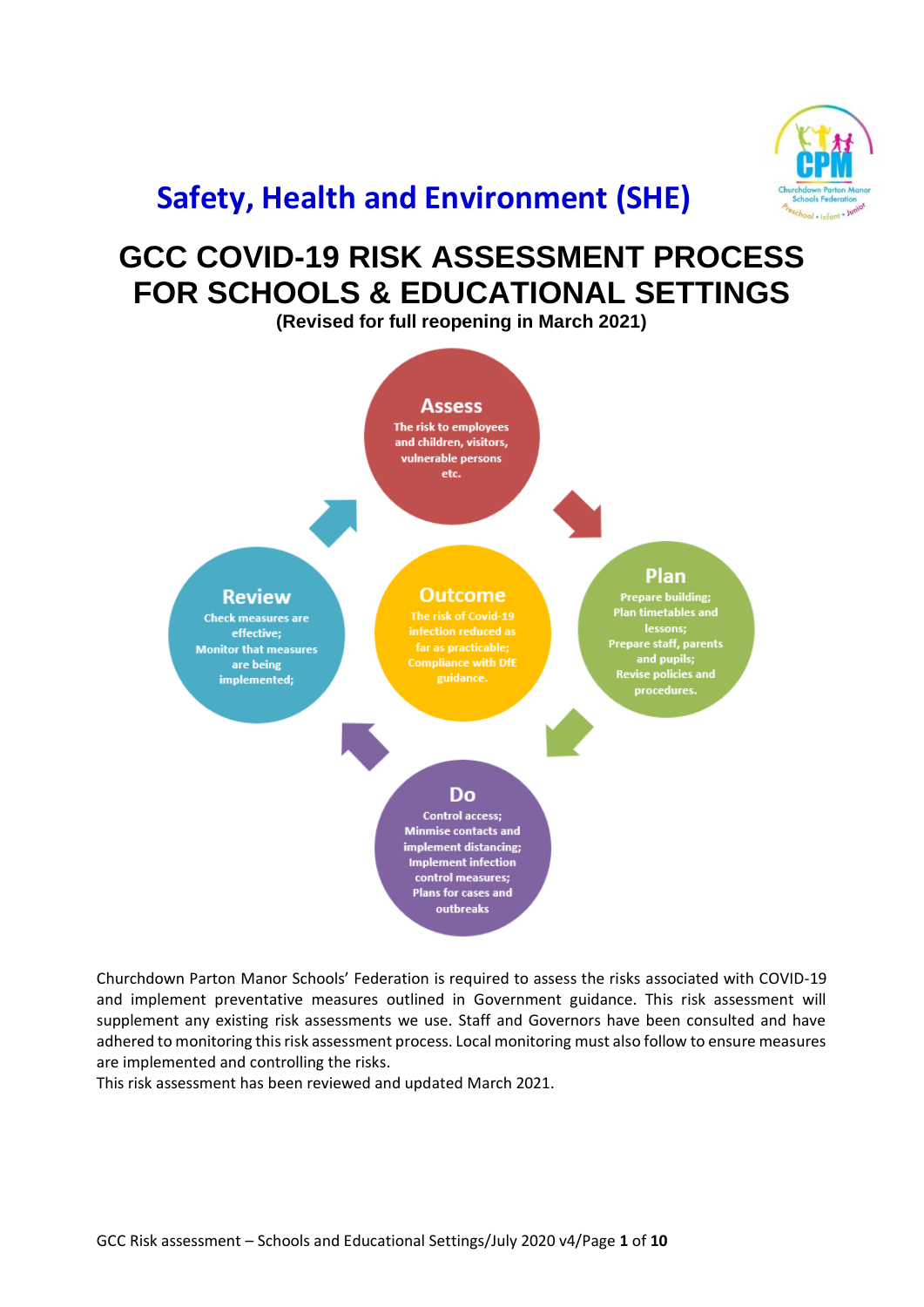## **COVID-19 Risk Assessment for reopening school – March 2021**

## **ASSESS**

Who may be at risk: Employees, pupils and young people, families (parents, carers and siblings), visitors, contractors, members of public. **Vulnerable groups:** Where the measures in this guidance are applied, the risks to all staff will be mitigated significantly, including those who are extremely clinically vulnerable and clinically vulnerable. If people with particular characteristics are deemed to be at comparatively increased risk from COVID-19 (due to age, deprivation, ethnicity, etc.) an individual risk assessment will be carried out.

| <b>PLAN</b>                                                                     |                                                                                                                                                                                                                                                                                                                                                                                                                                                                                                |                                                                                                                                                                                                                                                                                                                                                                                                                  |                        | <b>DO</b>                                                                                                                                                                                                                                                                                                                                         |                        |                                                                                                                                                                                                                                                                                                                                                                                      |                                             |                                                                                                                                                                                                                                                                                                                                                                                                 |                                                      | <b>REVIEW</b>                                                                                                                                                                                                                                                                                                                           |
|---------------------------------------------------------------------------------|------------------------------------------------------------------------------------------------------------------------------------------------------------------------------------------------------------------------------------------------------------------------------------------------------------------------------------------------------------------------------------------------------------------------------------------------------------------------------------------------|------------------------------------------------------------------------------------------------------------------------------------------------------------------------------------------------------------------------------------------------------------------------------------------------------------------------------------------------------------------------------------------------------------------|------------------------|---------------------------------------------------------------------------------------------------------------------------------------------------------------------------------------------------------------------------------------------------------------------------------------------------------------------------------------------------|------------------------|--------------------------------------------------------------------------------------------------------------------------------------------------------------------------------------------------------------------------------------------------------------------------------------------------------------------------------------------------------------------------------------|---------------------------------------------|-------------------------------------------------------------------------------------------------------------------------------------------------------------------------------------------------------------------------------------------------------------------------------------------------------------------------------------------------------------------------------------------------|------------------------------------------------------|-----------------------------------------------------------------------------------------------------------------------------------------------------------------------------------------------------------------------------------------------------------------------------------------------------------------------------------------|
| <b>Consider building, timetables</b><br>and lessons, policies and<br>procedures |                                                                                                                                                                                                                                                                                                                                                                                                                                                                                                | <b>Prepare Employees,</b><br><b>Parents and pupils</b><br>and other site users                                                                                                                                                                                                                                                                                                                                   |                        | <b>Control Access and</b><br><b>Minimise contacts and</b><br><b>Visitors</b><br>social distancing                                                                                                                                                                                                                                                 |                        |                                                                                                                                                                                                                                                                                                                                                                                      | <b>Infection Control</b><br><b>Measures</b> |                                                                                                                                                                                                                                                                                                                                                                                                 | <b>Communicate and</b><br><b>Review Arrangements</b> |                                                                                                                                                                                                                                                                                                                                         |
|                                                                                 | <b>Buildings</b><br>Ensure that all health and<br>safety compliance checks<br>have been undertaken<br>before opening (e.g. fire<br>alarm, emergency<br>lighting, water hygiene,<br>lifts, etc.).<br>Reviewing emergency<br>and evacuation<br>procedures (e.g. fire<br>wardens, escape routes,<br>roll-call, assembly areas,<br>$etc.$ ).<br>Ventilation and AC<br>systems working<br>optimally; (ventilation<br>system should be kept on<br>continuously, with lower<br>ventilation rates when | <b>Employees</b><br>Involve employees<br>in plans to return<br>to school and<br>listen to any<br>suggestions on<br>preventative<br>measures that can<br>be taken.<br>Consider personal<br>$\bullet$<br>risk factors: age,<br>pregnancy,<br>existing health<br>conditions and<br>ethnicity and<br>where necessary<br>conduct individual<br>risk assessments.<br>Employees fully<br>$\bullet$<br>briefed about the | $\bullet$<br>$\bullet$ | <b>Access</b><br>Entry points to<br>school controlled<br>(including<br>deliveries).<br><b>Building access</b><br>rules clearly<br>communicated<br>through signage<br>on entrances.<br>School start times<br>staggered so<br>bubbles arrive at<br>different times.<br>Screens installed<br>to protect<br>employees in<br>reception.<br>Shared pens | $\bullet$<br>$\bullet$ | Minimising contacts<br>and mixing between<br>people reduces<br>transmission of<br>COVID-19 and the<br>school will consider<br>how to implement this.<br>'Bubbles'<br>Small, consistent<br>groups of pupils<br>split into bubbles.<br>Year groups will be<br>kept together in<br>separate 'bubbles'<br>throughout the day<br>and do not mix<br>with other groups.<br>Keep a record of | $\bullet$<br>$\bullet$                      | <b>Minimise contact</b><br>with individuals who<br>are unwell:<br>Refer to PHE<br>quidance and<br><b>Action Cards for</b><br>School Managers.<br>Anyone with<br>COVID-19<br>symptoms, or who<br>have someone in<br>their household<br>who does, not to<br>attend school.<br>If anyone becomes<br>unwell at school<br>they will be<br>isolated, sent<br>home and provided<br>with information on | $\bullet$<br>$\bullet$<br>$\bullet$                  | Consultation with<br>employees and<br>trades union<br>Safety Reps on<br>risk assessments.<br>Risk assessment<br>published on<br>school website.<br>Nominated<br>employees tasked<br>to monitoring<br>protection<br>measures.<br>Members of staff<br>are on duty at<br>breaks to ensure<br>compliance with<br>rules.<br>Staff encouraged |
| $\bullet$                                                                       | people are absent).<br>Make provision for<br>children who display<br>COVID-19 symptoms/                                                                                                                                                                                                                                                                                                                                                                                                        | plans and<br>protective<br>measures                                                                                                                                                                                                                                                                                                                                                                              |                        | removed from<br>reception.<br>Touch screen<br>signing in devices                                                                                                                                                                                                                                                                                  |                        | pupils and staff in<br>each bubble,<br>lesson or close<br>contact group.                                                                                                                                                                                                                                                                                                             |                                             | what to do next.<br>An unwell child<br>awaiting collection,<br>will be isolated in a                                                                                                                                                                                                                                                                                                            | $\bullet$                                            | to report any non<br>compliance.<br>The effectiveness<br>of prevention<br>measures will be                                                                                                                                                                                                                                              |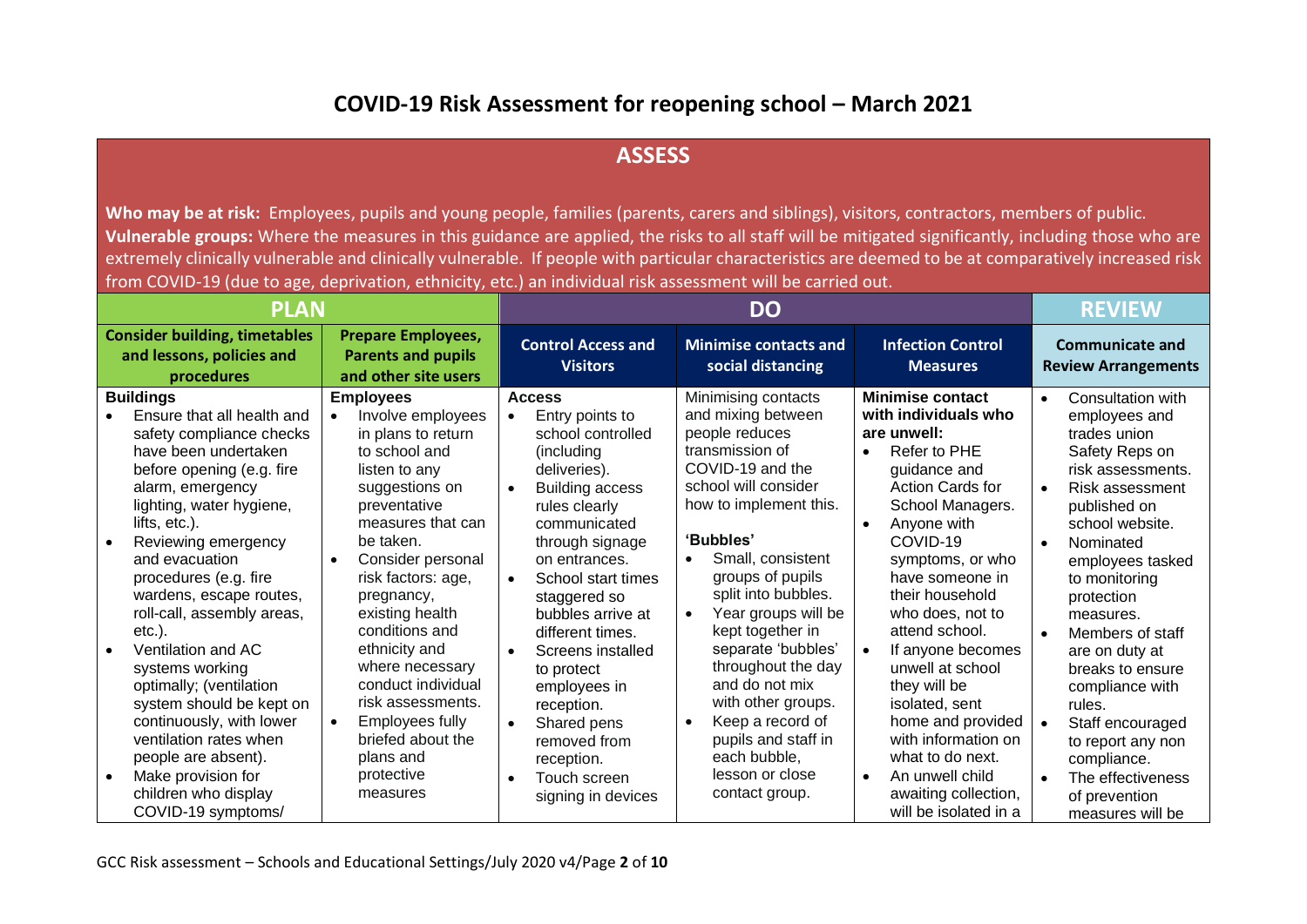| identified in the<br>become ill during the day<br>School breakfast<br>suitable room with<br>in reception<br>$\bullet$<br>to be isolated. Space<br>risk assessment.<br>cleaned regularly.<br>and after-school<br>adult supervision.<br>should be identified in<br>Hand sanitiser<br>Staff caring a child<br>Regular staff<br>club to keep to the<br>$\bullet$<br>$\bullet$<br>$\bullet$<br>$\bullet$<br>addition to the usual<br>awaiting collection<br>briefings.<br>provided at all<br>bubbles used<br>medical room.<br>during the school<br>to keep a distance<br>entrances.<br>Keeping in touch<br>$\bullet$<br>of 2 metres.<br>Ensure school has<br>day where<br>with off-site<br>$\bullet$<br>Pupils, staff and<br>sufficient supplies of PPE<br>possible and to<br>PPE to be worn by<br>workers on their<br>visitors may<br>$\bullet$<br>including cleaning<br>encourage use of<br>staff caring for the<br>working<br>remove face<br>materials and hand<br>outside<br>child if 2 metres<br>coverings at<br>arrangements<br>washing/sanitising liquids<br>including their<br>distance cannot be<br>school and wash<br>that meet DfE/PHE<br><b>Minimise mixing</b><br>welfare, mental<br>hands immediately<br>maintained.<br>requirements.<br>Whatever the size<br>and physical<br>on arrival.<br>Staff to wash their<br>$\bullet$<br>Provide suitable and<br>health and<br>of the bubble, they<br>$\bullet$<br>Gathering at the<br>hands after caring<br>$\bullet$<br>sufficient bins to support<br>personal security.<br>are to be kept<br>school gates<br>for a child with<br>pupils and staff to follow<br>apart from other<br>Regular<br>advised against.<br>$\bullet$<br>symptoms.<br>the 'catch it, bin it, kill it'<br>groups where<br>communications<br>Staff on duty<br>All areas where a<br>$\bullet$<br>$\bullet$<br>possible.<br>approach.<br>that those who<br>outside school to<br>person with<br>Provide sufficient tissues<br>Groups use the<br>have coronavirus<br>monitor protection<br>$\bullet$<br>symptoms has<br>in all rooms.<br>same classroom or<br>symptoms, or who<br>been to be cleaned<br>measures.<br>have someone in<br>area of a setting<br>Consider if the school site<br>after they have left.<br>their household<br>throughout the<br>can be split into separate<br>Should staff have<br>$\bullet$<br><b>Visitors</b><br>who does, are not<br>zones where groups of<br>day.<br>close hands-on<br>Wherever possible<br>pupils can remain to<br>to attend school.<br>Mixing between<br>$\bullet$<br>contact they<br>keep meetings on<br>minimise mixing.<br>Information shared<br>bubbles kept to a<br>$\bullet$<br>should monitor<br>a virtual platform<br>about testing<br>minimum during<br>Consider separate<br>themselves for<br>(e.g. 1:1 sessions<br>available for those<br>arrival, lunchtime,<br>facilities be provided for<br>symptoms of<br>with professionals,<br>breaks and<br>meals and refreshments<br>with symptoms.<br>possible COVID-19<br>recruitment<br>Where there are<br>departure.<br>in different zones (e.g.<br>over the following<br>$\bullet$<br>interviews,<br>Pupil movements<br>pods, kiosks, cafes).<br>14 days.<br>appropriate<br>parental meetings<br>around the school<br>Evaluate the capacity of<br>sources of<br>$etc.$ ).<br><b>Hand washing</b><br>guidance (e.g.<br>site, either in<br>rooms and shared areas.<br>Parents/carers and<br>$\bullet$<br>CLEAPSS, afPE,<br>Frequent hand<br>groups or<br>Plan for staggered<br>$\bullet$<br>visitors coming<br>CILIP, etc.) Heads<br>individuals is<br>washing<br>lunches with more sittings<br>onto the site |                                                                                                                                                  |  |
|-----------------------------------------------------------------------------------------------------------------------------------------------------------------------------------------------------------------------------------------------------------------------------------------------------------------------------------------------------------------------------------------------------------------------------------------------------------------------------------------------------------------------------------------------------------------------------------------------------------------------------------------------------------------------------------------------------------------------------------------------------------------------------------------------------------------------------------------------------------------------------------------------------------------------------------------------------------------------------------------------------------------------------------------------------------------------------------------------------------------------------------------------------------------------------------------------------------------------------------------------------------------------------------------------------------------------------------------------------------------------------------------------------------------------------------------------------------------------------------------------------------------------------------------------------------------------------------------------------------------------------------------------------------------------------------------------------------------------------------------------------------------------------------------------------------------------------------------------------------------------------------------------------------------------------------------------------------------------------------------------------------------------------------------------------------------------------------------------------------------------------------------------------------------------------------------------------------------------------------------------------------------------------------------------------------------------------------------------------------------------------------------------------------------------------------------------------------------------------------------------------------------------------------------------------------------------------------------------------------------------------------------------------------------------------------------------------------------------------------------------------------------------------------------------------------------------------------------------------------------------------------------------------------------------------------------------------------------------------------------------------------------------------------------------------------------------------------------------------------------------------------------------------------------------------------------------------------------------------------------------------------------------------------------------------------------------------------------------------------------------------------------------------------------------------------------------------------------------------------------------------------------------------------------------------------------------------------------------------------------------------------------|--------------------------------------------------------------------------------------------------------------------------------------------------|--|
|                                                                                                                                                                                                                                                                                                                                                                                                                                                                                                                                                                                                                                                                                                                                                                                                                                                                                                                                                                                                                                                                                                                                                                                                                                                                                                                                                                                                                                                                                                                                                                                                                                                                                                                                                                                                                                                                                                                                                                                                                                                                                                                                                                                                                                                                                                                                                                                                                                                                                                                                                                                                                                                                                                                                                                                                                                                                                                                                                                                                                                                                                                                                                                                                                                                                                                                                                                                                                                                                                                                                                                                                                                         | monitored by<br>school leaders.<br>This risk<br>assessment will be<br>reviewed if the risk<br>level changes (e.g.<br>following<br>local/national |  |
|                                                                                                                                                                                                                                                                                                                                                                                                                                                                                                                                                                                                                                                                                                                                                                                                                                                                                                                                                                                                                                                                                                                                                                                                                                                                                                                                                                                                                                                                                                                                                                                                                                                                                                                                                                                                                                                                                                                                                                                                                                                                                                                                                                                                                                                                                                                                                                                                                                                                                                                                                                                                                                                                                                                                                                                                                                                                                                                                                                                                                                                                                                                                                                                                                                                                                                                                                                                                                                                                                                                                                                                                                                         | lockdown or cases<br>or an outbreak)<br>and in light of<br>updated guidance.                                                                     |  |
|                                                                                                                                                                                                                                                                                                                                                                                                                                                                                                                                                                                                                                                                                                                                                                                                                                                                                                                                                                                                                                                                                                                                                                                                                                                                                                                                                                                                                                                                                                                                                                                                                                                                                                                                                                                                                                                                                                                                                                                                                                                                                                                                                                                                                                                                                                                                                                                                                                                                                                                                                                                                                                                                                                                                                                                                                                                                                                                                                                                                                                                                                                                                                                                                                                                                                                                                                                                                                                                                                                                                                                                                                                         |                                                                                                                                                  |  |
|                                                                                                                                                                                                                                                                                                                                                                                                                                                                                                                                                                                                                                                                                                                                                                                                                                                                                                                                                                                                                                                                                                                                                                                                                                                                                                                                                                                                                                                                                                                                                                                                                                                                                                                                                                                                                                                                                                                                                                                                                                                                                                                                                                                                                                                                                                                                                                                                                                                                                                                                                                                                                                                                                                                                                                                                                                                                                                                                                                                                                                                                                                                                                                                                                                                                                                                                                                                                                                                                                                                                                                                                                                         |                                                                                                                                                  |  |
| of Departments/<br>controlled to limit<br>to avoid mixing, allowing<br>encouraged for<br>without an<br>teachers should<br>contact and<br>adults and pupils<br>time for cleaning, devise<br>appointment is not<br>refer to curriculum<br>mixing.<br>(following guidance<br>seating plans, safe<br>to be permitted.<br>specific guidance.<br>Groups will stay<br>on hand cleaning).<br>capacity etc.<br>$\bullet$<br>Site guidance on<br>Heads of<br>within a specific<br>$\bullet$<br>Sufficient<br>$\bullet$<br>Consider door signs<br>$\bullet$<br>physical distancing<br>"zone" of the site<br>Departments/<br>handwashing<br>mounted to identify max<br>and hygiene is<br>teachers to identify<br>to minimise mixing.<br>facilities are<br>number in room / toilets at<br>explained to<br>shared resources<br>available.                                                                                                                                                                                                                                                                                                                                                                                                                                                                                                                                                                                                                                                                                                                                                                                                                                                                                                                                                                                                                                                                                                                                                                                                                                                                                                                                                                                                                                                                                                                                                                                                                                                                                                                                                                                                                                                                                                                                                                                                                                                                                                                                                                                                                                                                                                                                                                                                                                                                                                                                                                                                                                                                                                                                                                                                             |                                                                                                                                                  |  |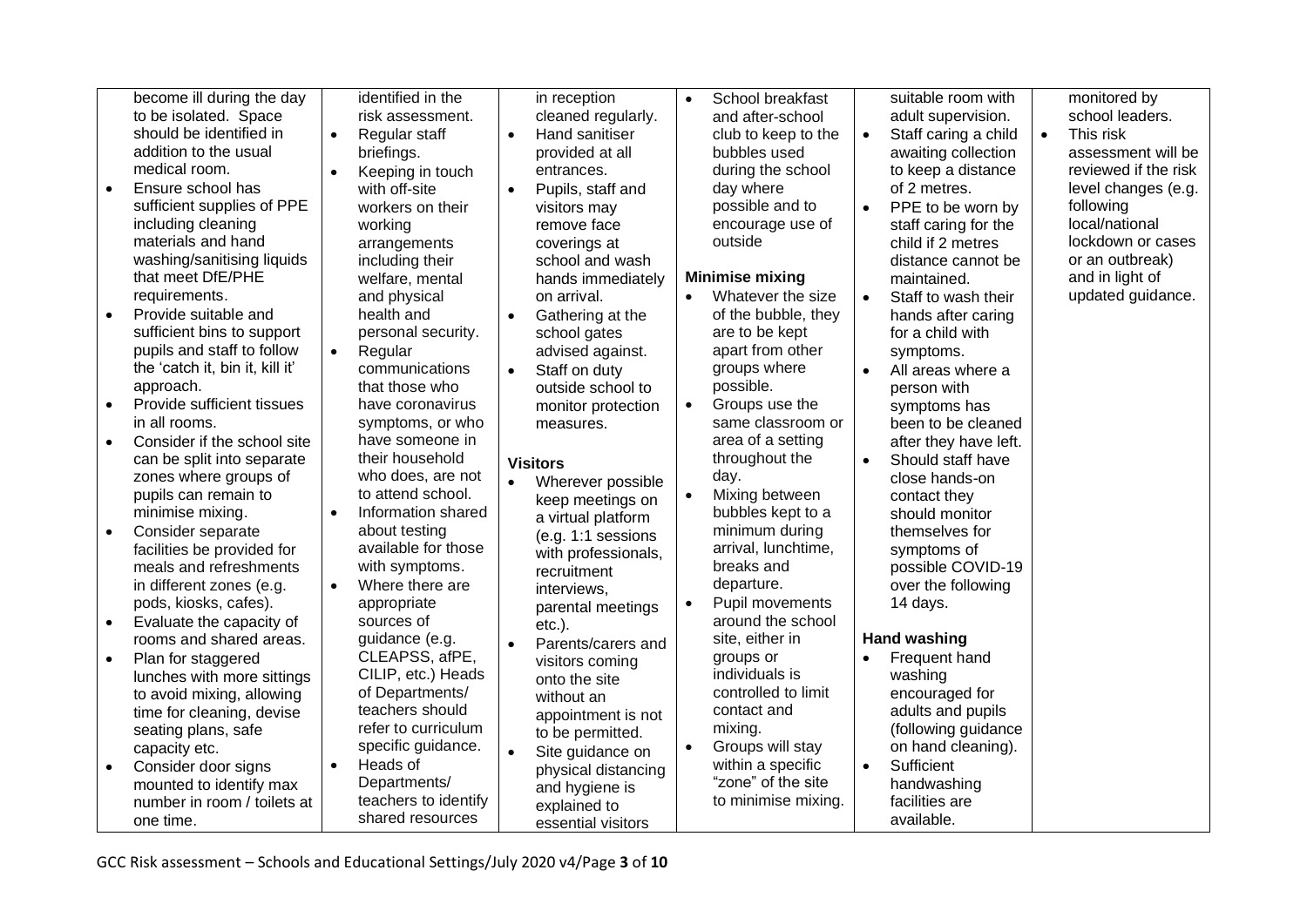| $\bullet$ | COVID-19 posters/           |           | and how to prevent    |           | on or before              |           | The number of         |           | Where there is no          |  |
|-----------|-----------------------------|-----------|-----------------------|-----------|---------------------------|-----------|-----------------------|-----------|----------------------------|--|
|           | signage displayed.          |           | mixed contact (e.g.   |           | arrival.                  |           | pupils in shared      |           | sink, hand sanitiser       |  |
| $\bullet$ | Identify 'crunch points'    |           | cleaning between      | $\bullet$ | Where meetings            |           | spaces (e.g. hall,    |           | provided for staff.        |  |
|           | (e.g. entrances/exits/      |           | bubbles or rotas      |           | are unavoidable,          |           | and internal and      | $\bullet$ | Pupils to clean            |  |
|           | corridors/ shared space     |           | for equipment         |           | they should take          |           | external sports       |           | their hands when           |  |
|           | and consider how            |           | use).                 |           | place outside.            |           | facilities) for lunch |           | they arrive at             |  |
|           | movement can be             |           | Identify and plan     |           | A record kept of          |           | and exercise is       |           | school, when they          |  |
|           | staggered.                  |           | lessons that could    |           | any essential             |           | limited to specific   |           | return from breaks         |  |
| $\bullet$ | Consider one-way system     |           | take place            |           | visitors to assist        |           | bubbles.              |           | and before and             |  |
|           | if possible for circulation |           | outdoors.             |           | NHS Test and              | $\bullet$ | Large gatherings      |           | after eating.              |  |
|           | around the building.        | $\bullet$ | Consider how          |           | Trace, including:         |           | such as               |           | Staff help is              |  |
| $\bullet$ | Stairways to be up or       |           | online resources      |           | the name;<br>$\circ$      |           | assemblies or         |           | available for pupils       |  |
|           | down only.                  |           | can be used to        |           | a contact<br>$\circ$      |           | collective worship    |           | who have trouble           |  |
| $\bullet$ | Put down floor markings     |           | shape remote          |           | phone number;             |           | with more than one    |           | cleaning their             |  |
|           | along the middle of two-    |           | learning.             |           | date of visit;<br>$\circ$ |           | group to be           |           | hands                      |  |
|           | way corridors/stairs to     | $\bullet$ | Plan for remote       |           | arrival and<br>$\circ$    |           | avoided.              |           | independently (e.g.        |  |
|           | keep groups apart and       |           | education for         |           | departure time;           |           | Multiple groups do    |           | small children and         |  |
|           | 'keep left' signs.          |           | pupils, alongside     |           |                           |           | not use outdoor       |           | pupils with                |  |
|           | In areas where queues       |           | classroom             |           |                           |           | equipment             |           | complex needs).            |  |
|           | may form, put down floor    |           | teaching in case of   |           |                           |           | simultaneously.       |           | Use resources              |  |
|           | markings to indicate        |           | a lockdown or         |           |                           | $\bullet$ | Limiting the          |           | such as "e-bug" to         |  |
|           | distancing.                 |           | pupils having to      |           |                           |           | number of pupils      |           | teach effective            |  |
| $\bullet$ | Can separate doors be       |           | isolate.              |           |                           |           | who use the toilet    |           | hand hygiene etc.          |  |
|           | used for in and out of the  |           |                       |           |                           |           | facilities at one     |           |                            |  |
|           | building (to avoid crossing |           | <b>Parents/pupils</b> |           |                           |           | time.                 |           | <b>Respiratory hygiene</b> |  |
|           | paths).                     | $\bullet$ | <b>Review EHCPs</b>   |           |                           | $\bullet$ | Allow pupils to       | $\bullet$ | Adults and pupils          |  |
| $\bullet$ | Identify doors that can be  |           | where required.       |           |                           |           | have access to        |           | are encouraged             |  |
|           | propped open (to limit use  | $\bullet$ | Educate pupils        |           |                           |           | toilets at all times  |           | not to touch their         |  |
|           | of door handles and aid     |           | before they return    |           |                           |           | during the day to     |           | mouth, eyes and            |  |
|           | ventilation) taking account |           | about the need to     |           |                           |           | prevent queues        |           | nose.                      |  |
|           | of fire safety and          |           | stay apart from       |           |                           |           | developing at         | $\bullet$ | Adults and pupils          |  |
|           | safeguarding. Seek          |           | others and            |           |                           |           | social times.         |           | encouraged to use          |  |
|           | advice from SHE if          |           | expectations          |           |                           |           | The same              |           | a tissue to cough          |  |
|           | necessary.                  |           | around hygiene.       |           |                           |           | teacher(s) and        |           | or sneeze and use          |  |
| $\bullet$ | Identify rooms that can be  | $\bullet$ | Communicate to        |           |                           |           | other staff are       |           | bins for tissue            |  |
|           | accessed directly from      |           | parents on the        |           |                           |           | assigned to each      |           | waste ('catch it, bin      |  |
|           | outside (to avoid shared    |           | preventative          |           |                           |           | bubble and, as far    |           | it, kill it')              |  |
|           | use of corridors).          |           | measures being        |           |                           |           | as possible, these    | $\bullet$ | Tissues to be              |  |
| $\bullet$ | Organise classrooms for     |           | taken.                |           |                           |           | stay the same.        |           | provided.                  |  |
|           | maintaining space           | $\bullet$ | Post the risk         |           |                           |           | Staff that move       |           |                            |  |
|           | between seats and desks.    |           | assessment or         |           |                           |           | between classes       |           |                            |  |

GCC Risk assessment – Schools and Educational Settings/July 2020 v4/Page **4** of **10**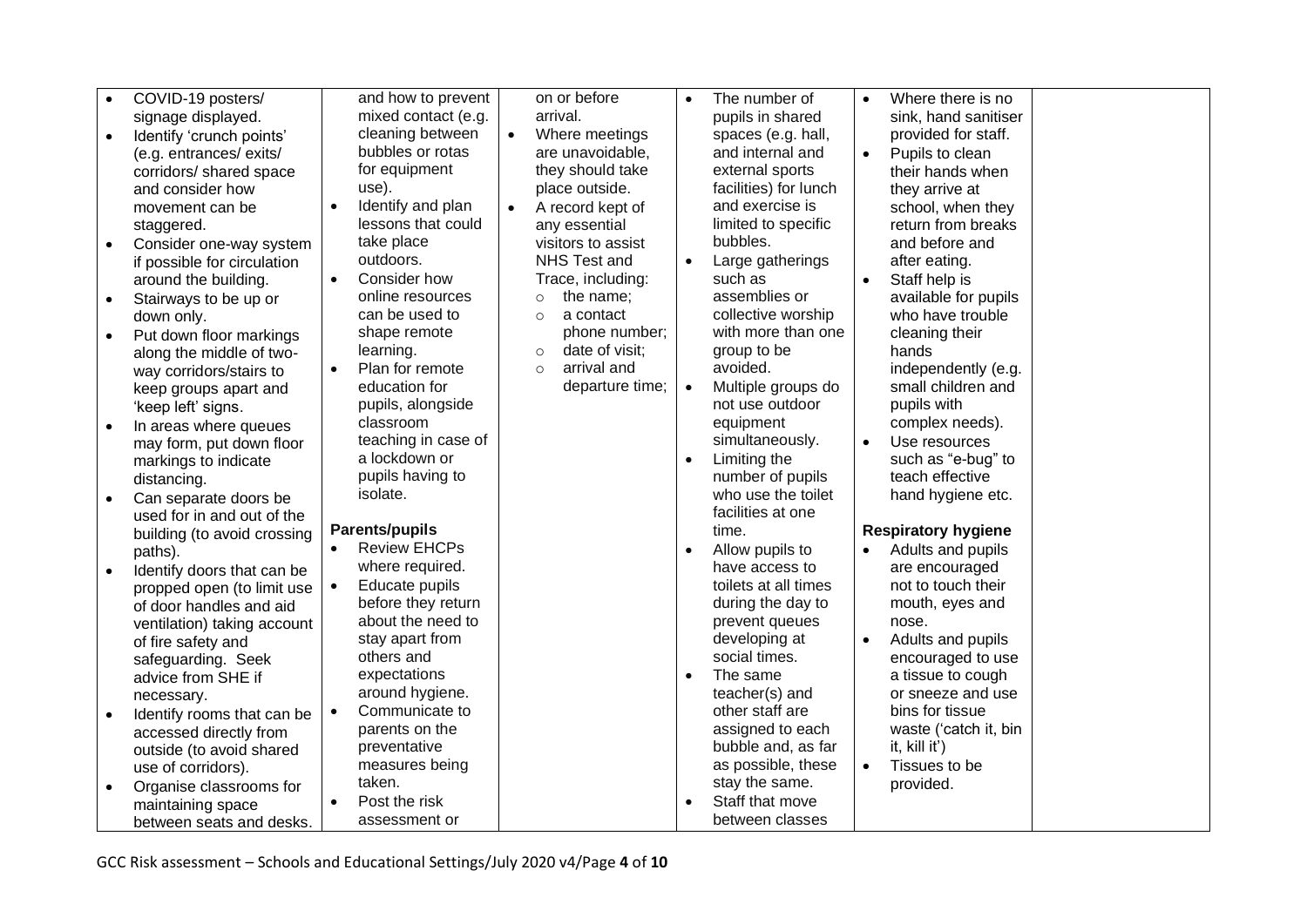| $\bullet$ | Arrange desks seating          |           | details of            |           | and year groups,     | $\bullet$ | <b>Bins for tissues</b>                 |  |
|-----------|--------------------------------|-----------|-----------------------|-----------|----------------------|-----------|-----------------------------------------|--|
|           | pupils side by side and        |           | measures on           |           | to keep their        |           | provided and are                        |  |
|           | facing forwards.               |           | school website.       |           | distance from        |           | emptied regularly.                      |  |
| $\bullet$ | Inspect classrooms and         | $\bullet$ | Parents and pupils    |           | pupils and other     | $\bullet$ | Singing, wind and                       |  |
|           | remove unnecessary             |           | informed about the    |           | staff.               |           | brass playing                           |  |
|           | items and furniture to         |           | process that has      |           | To avoid             |           | should not take                         |  |
|           | make more space.               |           | been agreed for       |           | unnecessary          |           | place in larger                         |  |
| $\bullet$ | Make arrangements with         |           | drop off and          |           | mixing during        |           | groups such as                          |  |
|           | cleaners to put in place       |           | collection.           |           | breakfast and        |           | music lessons and                       |  |
|           | an enhanced cleaning           | $\bullet$ | Ensure parents        |           | after-school clubs,  |           | school assemblies.                      |  |
|           | schedule that includes         |           | have a point of       |           | children from        | $\bullet$ | Measures to be                          |  |
|           | frequent cleaning of           |           | contact for           |           | different bubbles    |           | taken when playing                      |  |
|           | rooms, shared areas that       |           | reassurance as to     |           | rotating between     |           | instruments or                          |  |
|           | are used by different          |           | the plans put in      |           | activities or at     |           | singing in small                        |  |
|           | groups and frequently          |           | place.                |           | snack times, sit     |           | groups such as in                       |  |
|           | touched surfaces.              | $\bullet$ | Limit the             |           | separately with      |           | music lessons                           |  |
|           |                                |           | equipment pupils      |           | cleaning surfaces    |           | include:                                |  |
|           | <b>Timetabling and lessons</b> |           | bring into school     |           | between groups.      |           | physical<br>$\circ$                     |  |
|           | Consider staggered starts      |           | each day to           |           |                      |           | distancing;                             |  |
|           | or adjusting start and         |           | essentials such as    |           | <b>Distancing</b>    |           | playing outside                         |  |
|           | finish times to keep           |           | lunch boxes, hats,    |           | Staff to keep 2      |           | wherever                                |  |
|           | groups apart as they           |           | coats, books,         |           | metres from other    |           | possible;                               |  |
|           | arrive and leave school.       |           | stationery and        |           | adults as much as    |           | limiting group<br>$\Omega$              |  |
| $\bullet$ | Stagger break times and        |           | mobile phones.        |           | possible.            |           | sizes to no                             |  |
|           | lunch times to avoid           | $\bullet$ | Bags are allowed.     | $\bullet$ | Where possible       |           | more than 15;                           |  |
|           | mixing and time for            | $\bullet$ | Pupils to have        |           | staff to maintain    |           | positioning<br>$\circ$                  |  |
|           | cleaning surfaces in the       |           | personal              |           | distance from their  |           | pupils back-to-                         |  |
|           | dining hall between            |           | equipment (pens,      |           | pupils, staying at   |           | back or side-                           |  |
|           | groups.                        |           | pencils, rulers etc.) |           | the front of the     |           | to-side;                                |  |
| $\bullet$ | When timetabling, groups       |           | where feasible to     |           | class.               |           | avoiding<br>$\circ$                     |  |
|           | should be kept apart and       |           | ensure no shared      | $\bullet$ | Staff to avoid close |           | sharing of                              |  |
|           | movement around the            |           | use in class.         |           | face to face         |           | instruments;                            |  |
|           | school site kept to a          | $\bullet$ | Parents informed      |           | contact and do not   |           | ensuring good<br>$\circ$                |  |
|           | minimum to avoid               |           | only one parent to    |           | spend any time       |           | ventilation.                            |  |
|           | creating busy corridors,       |           | accompany child       |           | within 1 metre of    |           |                                         |  |
|           | entrances and exits.           |           | to school.            |           | anyone outside of    |           | Cleaning                                |  |
| $\bullet$ | Prepare arrangements to        | $\bullet$ | Parents and pupils    |           | their 'bubble'.      |           | Sanitising spray                        |  |
|           | allow remote learning to       |           | encouraged to         |           | Supply teachers,     |           | and paper towels                        |  |
|           | take place should a            |           | walk or cycle         |           | peripatetic          |           | to be provided in<br>classrooms for use |  |
|           | partial or full closure of     |           | where possible.       |           | teachers and/or      |           |                                         |  |
|           | the school be required, at     |           |                       |           | other temporary      |           |                                         |  |

GCC Risk assessment – Schools and Educational Settings/July 2020 v4/Page **5** of **10**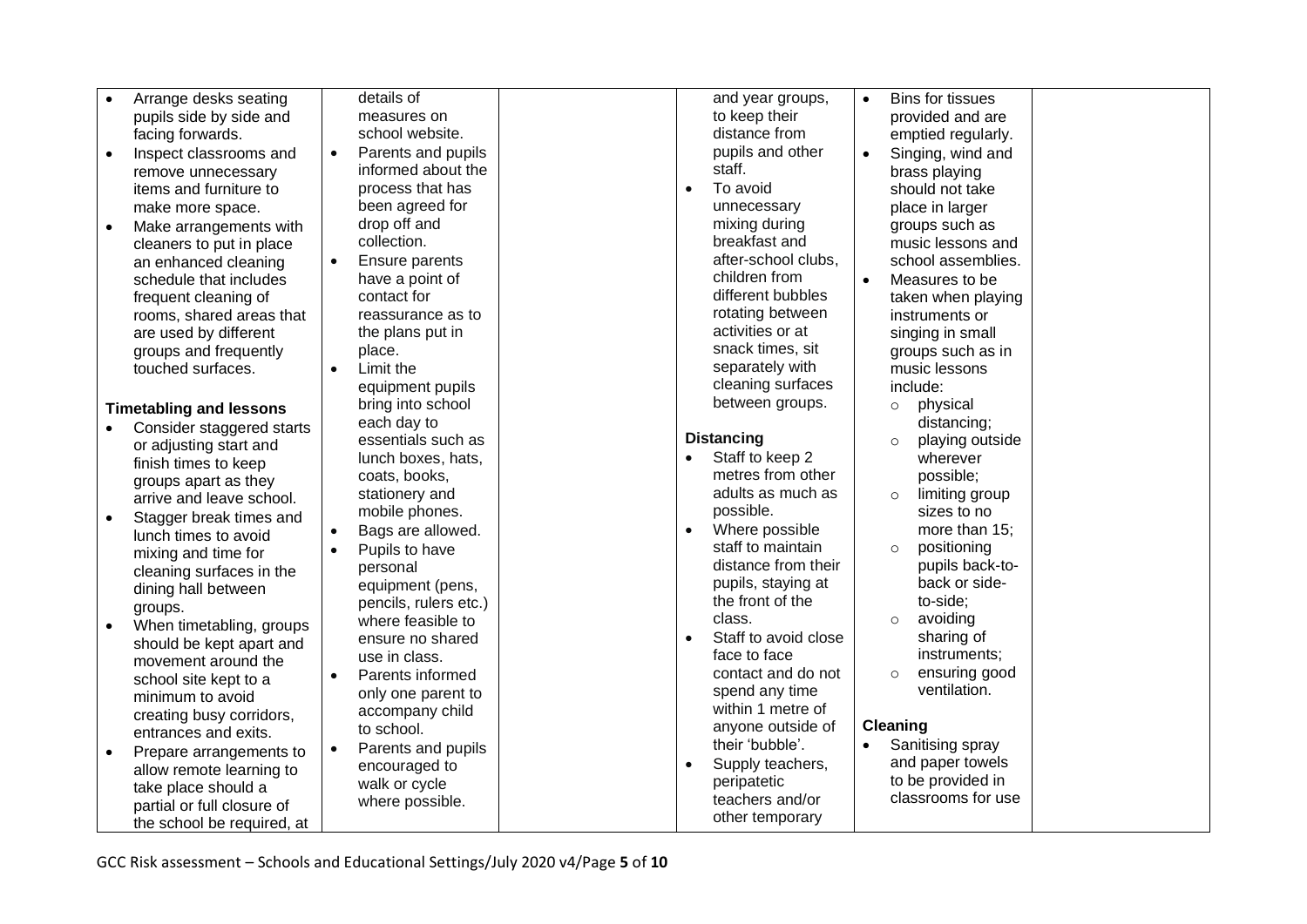| any point in the next              | Clear messages to<br>$\bullet$ | staff to minimise<br>by members of                  |
|------------------------------------|--------------------------------|-----------------------------------------------------|
| academic year.                     | pupils about                   | contact and<br>staff.                               |
|                                    | minimising the use             | maintain as much<br>Thorough cleaning<br>$\bullet$  |
| <b>Policies and procedures</b>     | of public transport            | distance as<br>of rooms at the                      |
| Update policies to reflect         | and how to reduce              | possible from other<br>end of the day.              |
| changes brought about by           | the risks of                   | staff.<br>Shared materials<br>$\bullet$             |
| COVID-19, including:               | transmission                   | The occupancy of<br>and surfaces to be<br>$\bullet$ |
| Safeguarding/child<br>$\circ$      | outside of school.             | staff rooms and<br>cleaned frequently               |
| protection                         | Staggered drop-off             | offices monitored<br>(e.g. toys, books,             |
| Behaviour<br>$\circ$               | and collection                 | and staff should<br>desks, chairs,                  |
| Curriculum<br>$\circ$              | times planned and              | not use if 2m<br>doors, sinks,                      |
| <b>NQTs</b><br>$\circ$             | communicated to                | distancing cannot<br>toilets, light                 |
| Special educational<br>$\circ$     | parents.                       | be achieved<br>switches,                            |
| needs                              | Made clear to                  | Staff in shared<br>handrails, etc.).<br>$\bullet$   |
| Visitors to school<br>$\circ$      | parents that they              | spaces (e.g. office)<br>Resources that are          |
| Ensure website is<br>$\bullet$     | cannot gather at               | to avoid working<br>shared between                  |
| compliant with regards to          | entrance gates or              | facing each other.<br>bubbles (e.g.                 |
| the publishing of policies.        | doors.                         | Use a simple 'no<br>sports, art and<br>$\bullet$    |
| Establish a visitors'<br>$\bullet$ | Encourage parents              | touching' -<br>science                              |
| protocol so that parents,          | to phone school                | approach for<br>equipment) to be                    |
| contactors, professionals          | and make                       | cleaned frequently<br>young children to             |
| working with individual            | telephone                      | understand the<br>and meticulously                  |
| children are clear about           | appointments if                | need to maintain<br>and always                      |
| the infection control              | they wish to                   | between bubbles.<br>distance as far as              |
| measures that you have             | discuss their child            | possible<br>Outdoor equipment                       |
| in place.                          | (to avoid face to              | Older children to<br>$\bullet$<br>appropriately     |
| Governing boards and               | face meetings) or              | be encouraged to<br>cleaned frequently.             |
| school leaders to have             | communicate via                | keep their distance<br>Toilets to be<br>$\bullet$   |
| regard to staff (including         | email.                         | within bubbles<br>cleaned regularly.                |
| the headteacher) work-life         | Communications<br>$\bullet$    | Staff providing                                     |
| balance and wellbeing.             | to parents (and                | <b>Minimising contact</b><br>close hands-on         |
| Information shared about           | young people)                  | Doors propped<br>$\bullet$<br>contact with pupils   |
| the extra mental health            | includes advice on             | open, where safe<br>need to increase                |
| support for pupils and             | transport.                     | to do so to limit<br>their level of self-           |
| teachers is available.             |                                | use of door<br>protection, such as                  |
|                                    | <b>Others</b>                  | handles. Ensure<br>minimising close                 |
| <b>Response to any infection</b>   | Communication<br>$\bullet$     | closed when<br>contact and having                   |
| Leadership understands             | with contractors               | premises<br>more frequent                           |
| the NHS Test and Trace             | and suppliers that             | unoccupied.<br>hand-washing and                     |
| process and how to                 | will need to                   | Taking books and<br>other hygiene                   |
| contact their local Public         | prepare to support             | other shared<br>measures, and                       |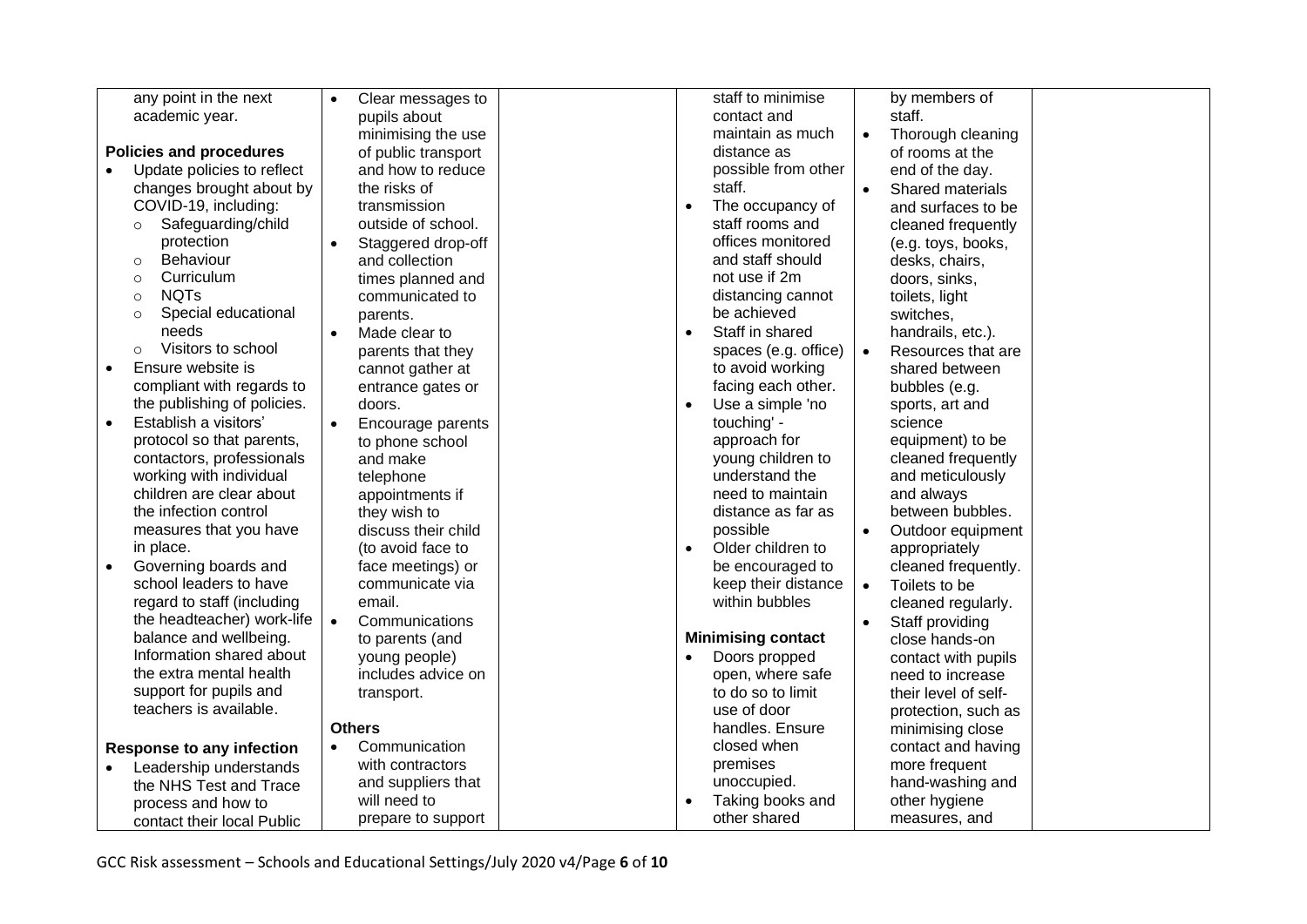| Health England health                 | plans for full                 | resources home                | regular cleaning of              |
|---------------------------------------|--------------------------------|-------------------------------|----------------------------------|
| protection team.                      | opening (e.g.                  | limited.                      | surfaces.                        |
| Plan how to inform staff<br>$\bullet$ | cleaning, catering,            | Staff and pupils to           |                                  |
|                                       | food supplies,                 | have their own                | <b>PPE</b>                       |
| members and parents/                  | hygiene suppliers).            |                               | The majority of staff in         |
| carers that they will need            |                                | individual and very           | education settings will          |
| to be ready and willing to            | Assurances that                | frequently used               |                                  |
| book a test if they are<br>$\circ$    | caterers comply                | equipment, such               | not require PPE                  |
| displaying symptoms;                  | with the guidance              | as pencils and                | beyond what they                 |
| inform the school<br>$\circ$          | for food                       | pens.                         | would normally need              |
| immediately of the                    | businesses on                  |                               | for their work. PPE is           |
| results of a test;                    | COVID-19.                      | <b>PE and School Sport</b>    | only needed in a very            |
| provide details of<br>$\circ$         | Discussion with                | Pupils kept in<br>$\bullet$   | small number of cases,           |
| anyone they have                      | caterers to agree              | same consistent               | including:                       |
| been in close contact                 | arrangements for               | bubbles where                 | where an individual<br>$\bullet$ |
| with;                                 | staggered lunches              | possible during PE            | child or young                   |
| self-isolate if<br>$\circ$            | (e.g. seating                  | and sport.                    | person becomes ill               |
| necessary.                            | capacity, holding              | Sports equipment<br>$\bullet$ | with coronavirus                 |
|                                       | hot food, cleaning             | thoroughly cleaned            | $(COVID-19)$                     |
|                                       | between sittings,              | between each use.             | symptoms while at                |
|                                       | distancing and                 | Contact sports                | schools, and only                |
|                                       | minimising                     | avoided until                 | then if a distance               |
|                                       | contacts).                     | guidance changes.             | of 2 metres cannot               |
|                                       | Liaison with                   | Outdoor sports<br>$\bullet$   | be maintained                    |
|                                       | transport providers            | should be                     | where a child or                 |
|                                       | to cater for any               | prioritised where             | young person                     |
|                                       | changes to start               | possible.                     | already has routine              |
|                                       | and finish times               |                               | intimate care                    |
|                                       | and confirm                    | Large indoor<br>$\bullet$     | needs that involves              |
|                                       | protective                     | spaces used                   | the use of PPE, in               |
|                                       | measures during                | where it is not and           | which case the                   |
|                                       | journeys.                      | cleaned between               | same PPE should                  |
|                                       | Communication<br>$\bullet$     | uses                          | continue to be                   |
|                                       |                                | Swimming lessons              | used.                            |
|                                       | with other building            | are not taking                | Staff may wera face              |
|                                       | users (e.g. lettings,          | place until                   | masks/ visors if they            |
|                                       | extended school                | guidance changes.             |                                  |
|                                       | provision, regular             | Distance between              | are unable to keep a             |
|                                       | visitors, etc.)                | pupils from mixed             | 2m distance form other           |
|                                       | Limit visitors by<br>$\bullet$ | bubbles will be               | adults                           |
|                                       | exception (e.g. for            | maximised.                    | <b>First Aid</b>                 |
|                                       | priority contractors,          | Sporting activities           | Check if<br>$\bullet$            |
|                                       | emergencies etc.).             | delivered by                  | qualifications run               |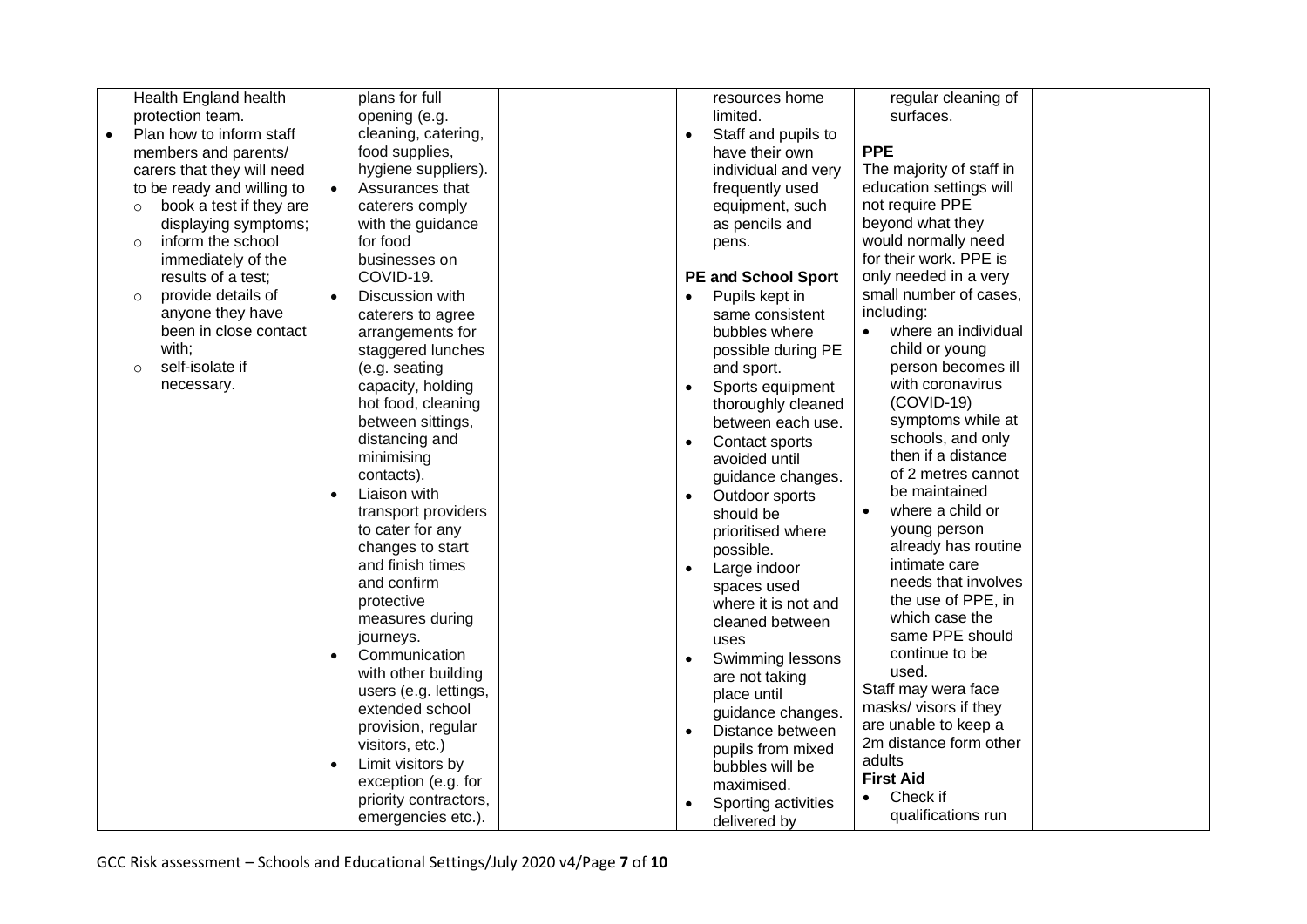|                                | external coaches,             | out. Consider                   |
|--------------------------------|-------------------------------|---------------------------------|
| Lettings and non-              | clubs and                     | enrolling more staff            |
| school users                   | organisations will            | on training.                    |
| Out of school<br>$\bullet$     | only go ahead if              | Employees<br>$\bullet$          |
| settings for                   | they can satisfy              | providing first aid             |
| children are                   | the above                     | to pupils will not be           |
| permitted if those             | requirements.                 | expected to                     |
| responsible for                |                               | maintain 2 metres               |
| them are ready to              | <b>Educational Visits</b>     | distance. The                   |
| do so and they can             | and journeys                  | following measures              |
| do so safely,                  | From the autumn               | will be adopted:                |
| following COVID-               | term, non-                    | washing hands or<br>$\bullet$   |
| 19 Secure                      | overnight                     | using hand                      |
| guidelines.                    | educational visits            |                                 |
| The use of indoor<br>$\bullet$ | only.                         | sanitiser, before               |
|                                |                               | and after treating              |
| facilities by adults           | <b>Risk assessments</b>       | injured person;                 |
| should remain                  | of visits and                 | wear gloves or<br>$\bullet$     |
| closed until                   | journeys to be                | cover hands when                |
| guidance changes,              | undertaken by visit           | dealing with open               |
| apart from toilets             | leaders.                      | wounds;                         |
| and throughways.               | No overnight and<br>$\bullet$ | if CPR is required<br>$\bullet$ |
| A risk assessment<br>$\bullet$ | overseas visits               | on an adult,                    |
| should determine               | until government              | attempt                         |
| the maximum                    | guidance changes.             | compression only                |
| capacity of a hall             | Pupils grouped                | CPR and early                   |
| or hire space while            | together on                   | defibrillation until            |
| able to maintain               | transport in the              | the ambulance                   |
| social distancing              | same bubbles that             | arrives;                        |
| according to the               | are adopted within            | if CPR is required<br>$\bullet$ |
| current relevant               | school where                  | on a child, use a               |
| guidelines.                    | possible.                     | resuscitation face              |
| Outdoor sports<br>$\bullet$    | Use of hand                   | shield if available             |
| courts and other               | sanitiser available           | to perform mouth-               |
| outdoor sporting               | in staff areas.               | to-mouth                        |
| activities have also           |                               | ventilation in                  |
| been permitted.                | Self-Isolating                | asphyxial arrest.               |
| Outdoor and<br>$\bullet$       | Staff or children             | dispose of all                  |
| indoor swimming                | who have been                 | waste safely.                   |
| pools will remain              | told to self-isolate          |                                 |
| closed.                        | whilst at school,             |                                 |
|                                | should leave the              |                                 |
|                                |                               |                                 |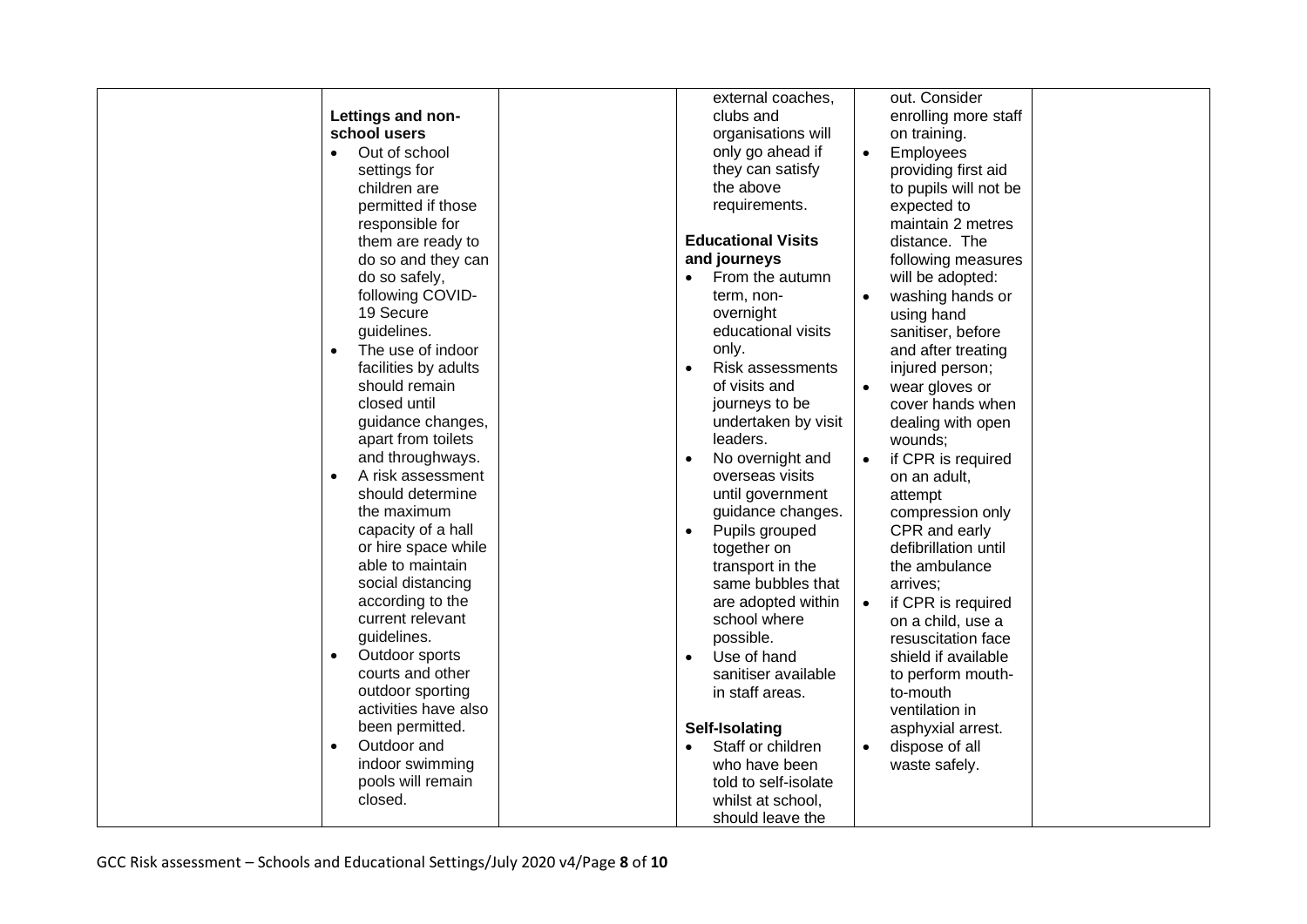|                                                                                                                                  | Any groups hiring                                                                                                                | site as soon as                                                                                                                                 |  |  |  |  |  |
|----------------------------------------------------------------------------------------------------------------------------------|----------------------------------------------------------------------------------------------------------------------------------|-------------------------------------------------------------------------------------------------------------------------------------------------|--|--|--|--|--|
|                                                                                                                                  | the facilities must                                                                                                              | practically possibly                                                                                                                            |  |  |  |  |  |
|                                                                                                                                  | refer to relevant                                                                                                                | assuming that                                                                                                                                   |  |  |  |  |  |
|                                                                                                                                  | government                                                                                                                       | appropriate levels                                                                                                                              |  |  |  |  |  |
|                                                                                                                                  | guidance or their                                                                                                                | of supervision can                                                                                                                              |  |  |  |  |  |
|                                                                                                                                  | own associations                                                                                                                 | be maintained and                                                                                                                               |  |  |  |  |  |
|                                                                                                                                  | and national                                                                                                                     | that parents can                                                                                                                                |  |  |  |  |  |
|                                                                                                                                  | governing body for                                                                                                               | collect their                                                                                                                                   |  |  |  |  |  |
|                                                                                                                                  | guidance on                                                                                                                      | children.                                                                                                                                       |  |  |  |  |  |
|                                                                                                                                  | running the club or                                                                                                              |                                                                                                                                                 |  |  |  |  |  |
|                                                                                                                                  | event following the                                                                                                              |                                                                                                                                                 |  |  |  |  |  |
|                                                                                                                                  | COVID-19                                                                                                                         |                                                                                                                                                 |  |  |  |  |  |
|                                                                                                                                  | guidelines.                                                                                                                      |                                                                                                                                                 |  |  |  |  |  |
|                                                                                                                                  | The school can                                                                                                                   |                                                                                                                                                 |  |  |  |  |  |
|                                                                                                                                  | ask any hiring                                                                                                                   |                                                                                                                                                 |  |  |  |  |  |
|                                                                                                                                  | organisation to                                                                                                                  |                                                                                                                                                 |  |  |  |  |  |
|                                                                                                                                  | provide evidence                                                                                                                 |                                                                                                                                                 |  |  |  |  |  |
|                                                                                                                                  | of their risk                                                                                                                    |                                                                                                                                                 |  |  |  |  |  |
|                                                                                                                                  | assessment.                                                                                                                      |                                                                                                                                                 |  |  |  |  |  |
|                                                                                                                                  | Review existing                                                                                                                  |                                                                                                                                                 |  |  |  |  |  |
|                                                                                                                                  | lettings/hire                                                                                                                    |                                                                                                                                                 |  |  |  |  |  |
|                                                                                                                                  | agreements and                                                                                                                   |                                                                                                                                                 |  |  |  |  |  |
|                                                                                                                                  | amend or                                                                                                                         |                                                                                                                                                 |  |  |  |  |  |
|                                                                                                                                  | supplement as                                                                                                                    |                                                                                                                                                 |  |  |  |  |  |
|                                                                                                                                  | necessary to                                                                                                                     |                                                                                                                                                 |  |  |  |  |  |
|                                                                                                                                  | include specifics of                                                                                                             |                                                                                                                                                 |  |  |  |  |  |
|                                                                                                                                  | what the school                                                                                                                  |                                                                                                                                                 |  |  |  |  |  |
|                                                                                                                                  | will do and what                                                                                                                 |                                                                                                                                                 |  |  |  |  |  |
|                                                                                                                                  | the hirers are                                                                                                                   |                                                                                                                                                 |  |  |  |  |  |
|                                                                                                                                  | responsible for                                                                                                                  |                                                                                                                                                 |  |  |  |  |  |
|                                                                                                                                  | (e.g. cleaning,                                                                                                                  |                                                                                                                                                 |  |  |  |  |  |
|                                                                                                                                  | sharing equipment,                                                                                                               |                                                                                                                                                 |  |  |  |  |  |
|                                                                                                                                  | hand washing or                                                                                                                  |                                                                                                                                                 |  |  |  |  |  |
|                                                                                                                                  | sanitiser, what                                                                                                                  |                                                                                                                                                 |  |  |  |  |  |
|                                                                                                                                  | happens if anyone                                                                                                                |                                                                                                                                                 |  |  |  |  |  |
|                                                                                                                                  | shows symptoms                                                                                                                   |                                                                                                                                                 |  |  |  |  |  |
|                                                                                                                                  | or tests positive to                                                                                                             |                                                                                                                                                 |  |  |  |  |  |
|                                                                                                                                  | COVID-19, etc.).                                                                                                                 |                                                                                                                                                 |  |  |  |  |  |
| $\bullet$                                                                                                                        | https://www.gov.uk/government/publications/actions-for-schools-during-the-coronavirus-outbreak/guidance-for-full-opening-schools |                                                                                                                                                 |  |  |  |  |  |
| $\bullet$                                                                                                                        |                                                                                                                                  | https://www.gov.uk/government/publications/protective-measures-for-holiday-or-after-school-clubs-and-other-out-of-school-settings-for-children- |  |  |  |  |  |
| during-the-coronavirus-covid-19-outbreak/protective-measures-for-out-of-school-settings-during-the-coronavirus-covid-19-outbreak |                                                                                                                                  |                                                                                                                                                 |  |  |  |  |  |

GCC Risk assessment – Schools and Educational Settings/July 2020 v4/Page **9** of **10**